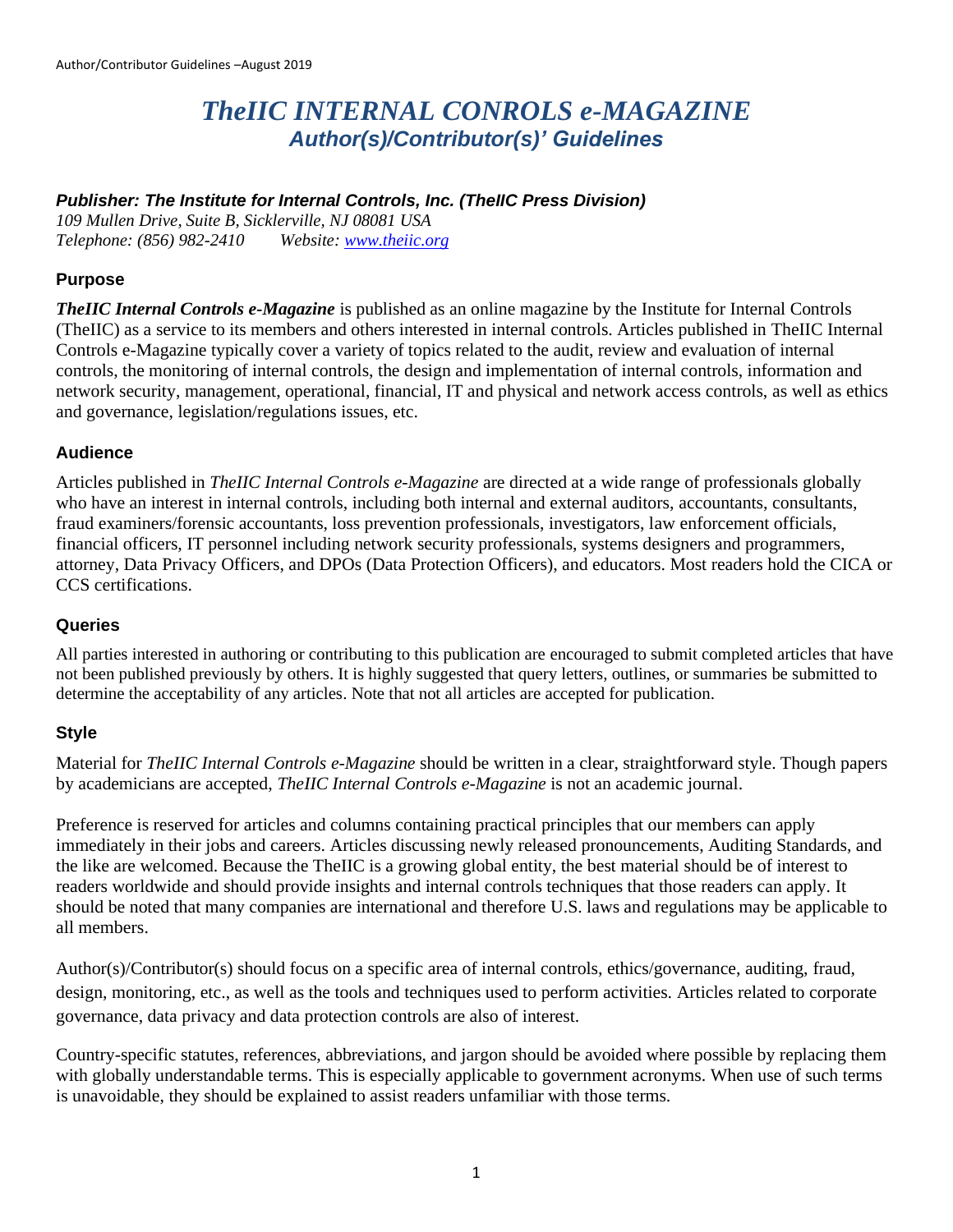Author/Contributor Guidelines –August 2019

Author(s)/Contributor(s) should use short sentences and paragraphs, similar to magazine and newspaper styles. Articles may lead off with interesting case examples. The remainder of the text will include either a general discussion or specific details of the subject matter. Other elements will include anecdotes, current facts and figures, and sound approaches. Major points should be supported and adequately analyzed.

Materials rejected by *TheIIC Internal Controls e-Magazine* reviewers are often overly broad, inappropriate in tone, written for the wrong audience, too short, inadequately supported or researched, of a promotional/sales nature, or poorly written (English or grammar) that may be difficult for the editorial staff to correct.

# **Commercialism**

Submitted articles should not be linked to proprietary products, services, or procedures. Specific commercial services, products, or organizations should not be written about unless they are necessary to the article, such as a review of internal controls software or a publication. Articles should not promote the Author(s)/Contributor(s)'s firm or product, but should contain practical, transferable concepts backed up with case histories.

# **Article Preparation**

When submitting a draft article that has been approved for publication, the Author(s)/Contributor(s) should provide their full name, academic or professional title, academic degrees, professional credentials, complete address (including e-mail), and telephone and fax numbers. For articles accepted, a photo (head shot) in jpg format will be requested for insert in the article.

Feature articles are normally about 2,000 to 3,000; however, longer articles may be accepted if they can be broken down into two parts, for publication in a subsequent issue. Shorter items, ranging from a couple of paragraphs to 1,200 words, may also be accepted for use in combination with other such pieces, or fillers, particularly if they communicate insightful tips and techniques that are interesting to our readers.

All submissions should be double space and have only one character space between sentences. Fonts should be Times Roman in 12-point type.

Footnotes should be used sparingly, designated numerically in the text, and be placed on a separate page at the end of the manuscript. Footnotes should follow this format:

# *Books*

Full name(s) of Author(s)/Contributor(s) title of book, publisher, city of publisher, year published, page(s) of reference.

# *Articles*

Full name(s) of Author(s)/Contributor(s) title of article, title of periodical, issue date, volume and number, page(s) of article.

When appropriate, references must be included at the end of the article in the Reference Section. Reference format should follow APA or Chicago style. Note that every footnote must be listed in the reference section.

Author(s)/Contributor(s) should suggest titles for their articles. In most cases, the editors will re-word titles to fit style and space constraints.

For articles that reference the Author(s)/Contributor(s)'s employer, the Author(s)/Contributor(s) needs to determine if the article requires review by Author(s)/Contributor(s)'s management. Disclaimers are allowed in articles.

All articles should contain a short **abstract** of several sentences that summarize the article.

All articles should contain four to five **keywords** that can be used for internet search engines.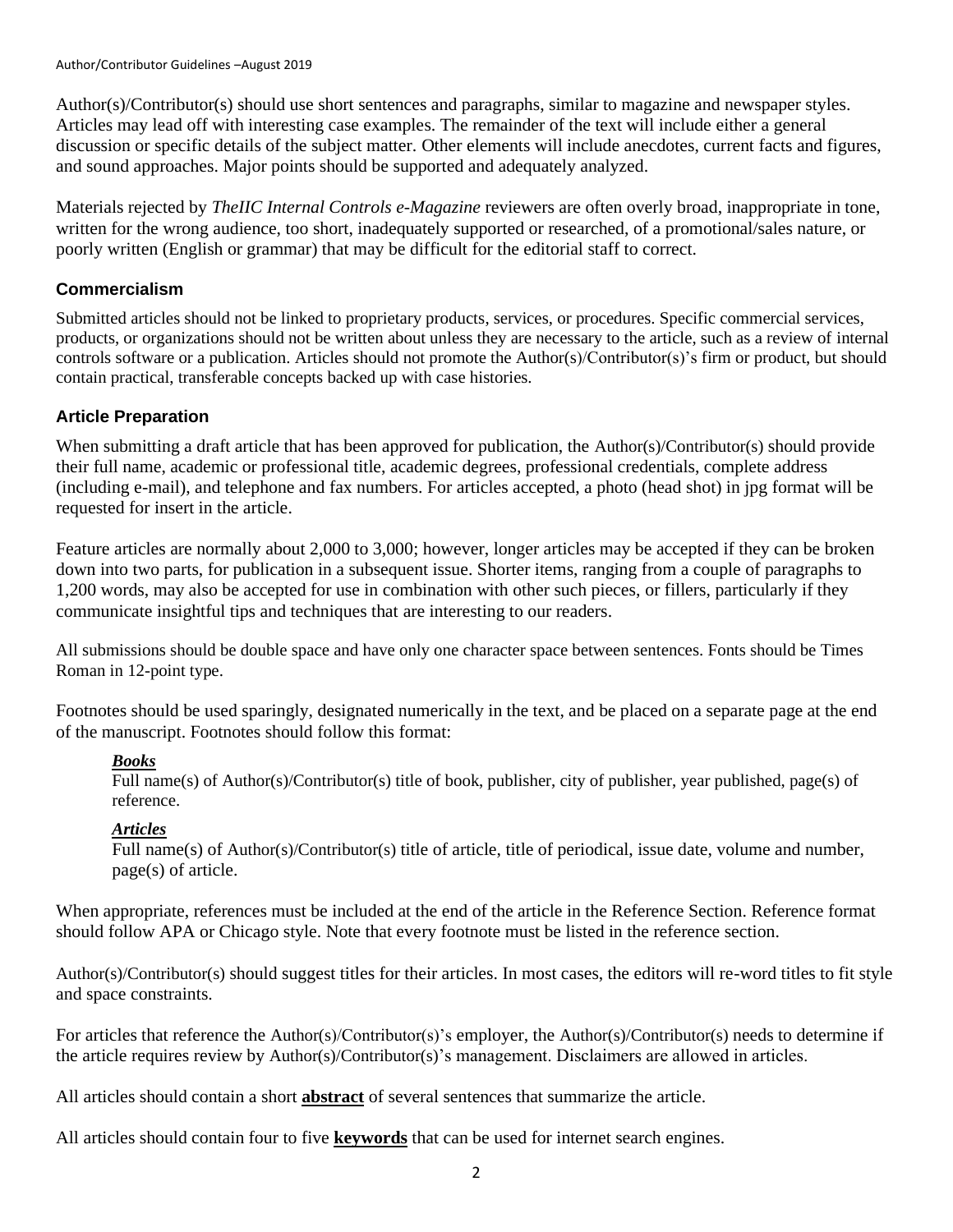# **Graphics**

Computer-generated tables, charts, and graphs should be used where possible to help emphasize and clarify points in the article, and to provide graphic interest. Artwork need not be camera-ready. The information in exhibits should be kept as simple and readable as possible.

Tables, charts, and graphs should be cited in the text. Author(s)/Contributor(s) should refer to them as exhibits and number them consecutively. The exhibit should include a brief title as well. For example, "Exhibit 1: Mapping of Process."

All tables, charts, and graphics that are extracted from another publication must include a notation of the source under the figures and be included in the reference section.

# **Submission Format**

Author(s)/Contributor(s) should e-mail contributions as attachments to [ChiefEditor-emag@theiic.org](mailto:ChiefEditor-emag@theiic.org) They should also submit bios, résumés or curriculum vitae with their draft articles.

# **Review Process**

Author(s)/Contributor(s) should allow approximately eight to 16 weeks for the review process. The editors and members of a peer board review many manuscripts submitted to *The Internal Controls Magazine*. Reviewers consider each manuscript on the basis of technical accuracy, usefulness to readers, and timeliness.

If reviewers believe additional clarification or information is needed before the material can be evaluated, an editor will ask the Author(s)/Contributor(s) to make changes before reviewers make a final decision.

If the editor accepts a draft article, the editor will notify the Author(s)/Contributor(s) by letter, telephone, or e-mail. The editor and Author(s)/Contributor(s) then will work closely on preparing the material for publication. The editor will send a final version of the article to the Author(s)/Contributor(s) before the editor designs the magazine issue. Author(s)/Contributor(s) have final review.

# **Author(s)/Contributor(s) Compensation/CPE Credit Award**

*TheIIC Internal Controls e-Magazine* does not pay Author(s)/Contributor(s) for providing material. However, CPE credit acceptable by TheIIC will be awarded. Numbers of CPE credits awarded will be based on the appropriate number of hours for the research and writing of the article and will based on the recommendation of the Chairman or the Editor-in-Chief.

# **Author(s)/Contributor(s) Reprints**

Author(s)/Contributor(s) may make reprints at no charge for nonprofit and/or educational purposes. They must place the following copyright permission line on the first page of every copy:

*Reprinted with permission from VolumeNo/IssueNo 20XX issue of TheIIC Internal Controls e-Magazine, a publication of the TheIIC Press, a division of The Institute for Internal Controls Inc., Sicklerville, NJ ©20XX.*

Author(s)/contributor(s) wishing to reprint articles for use as promotional pieces or for other for-profit purposes must contact the Editor for *TheIIC Internal Controls e-Magazine* at [ChiefEditor-emag@theiic.org](mailto:ChiefEditor-emag@theiic.org) for written permission to do so.

# **Publication Scheduling**

*TheIIC Internal Controls e-Magazine* operates on a two- to four-month lead schedule; that is, the staff begins planning an issue approximately four months before the publication date. When combined with the time needed for editing and review, six or more months might elapse from the time material is received until it is published. Other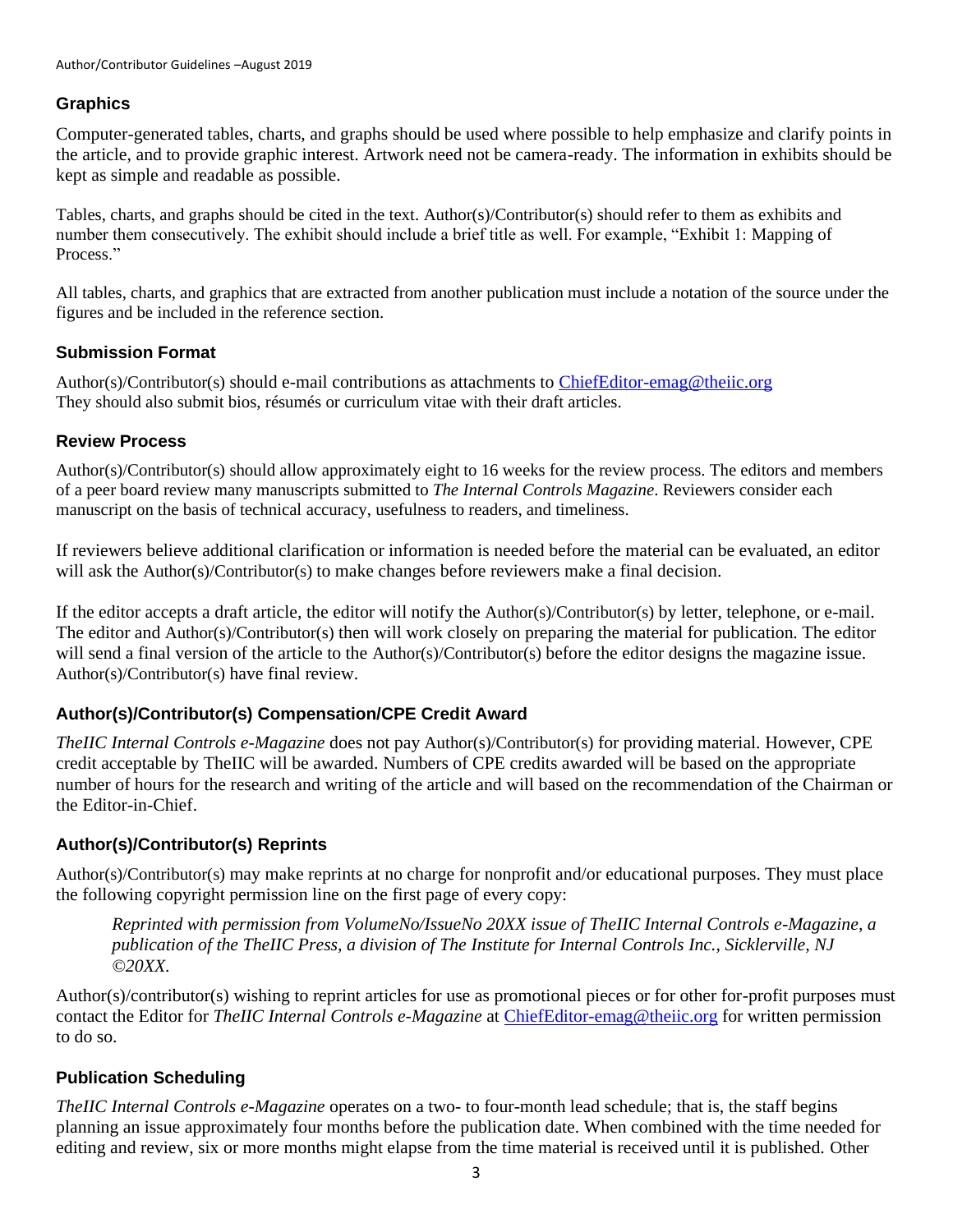factors affecting the publication date are the existing backlog of manuscripts already accepted, the subject matter of the material (an article on a similar topic may have appeared recently), or an issue's theme.

# **Copyright**

The Institute for Internal Controls assumes sole copyright of any article published in *TheIIC Internal Controls e-Magazine*. *TheIIC Internal Controls e-Magazine* follows a policy of exclusive publication. Permission of the publisher is required before an article can be copied or reproduced. Requests for reprinting an article must be emailed to **ICmagazine**@theiic.org. (See Author(s)/Contributor(s) Agreement.)

See Author(s) / Contributor(s) Agreement below.